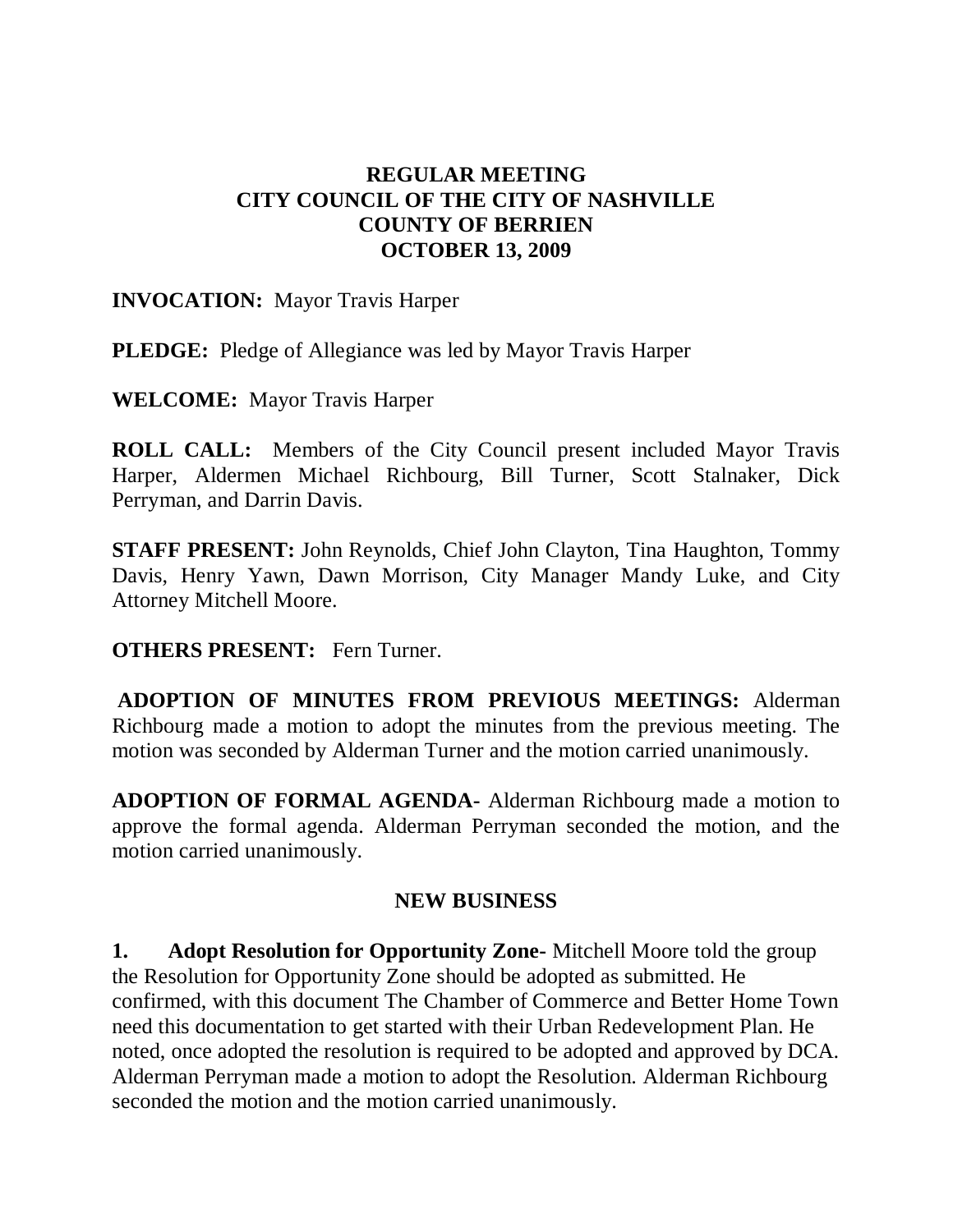**2. Vote on the adoption of a Resolution Setting the City's 2009 Tax Millage Rate-** Mandy Luke told the group the governing body of the City of Nashville is required by law to set the tax millage rate for the City on a annual basis. The required ad was run in the local newspaper as regulated by State Law. The City's current millage rate is 8 mils. The Council needs to adopt the adoption setting the 2009 millage rate at 8 mils. Alderman Turner made a motion adopting the millage rate at 8 mils. The motion was seconded by Alderman Richbourg and the motion carried unanimously.

#### **REPORTS**

### **3. City Manager's /Finance Director's Report-** Mandy Luke. None.

**4. City Attorney's Report-** Mitchell Moore informed the group he had no new developments in reference to the workers comp or South Eastern. He said the Council had some concern about slowing the process down by taking bids on the parking lot project. Mandy said Johnny Hall informed her today 19 request for proposals have been submitted so far. Mayor Harper said the rest of the project has not been worked out yet so taking bids for this project will not slow down the process. Mitchell said he agreed. Alderman Richbourg asked Mitchell if the City has purchased the property. Mitchell said that was going to be the next question. Does the City want to advance the money to purchase the property at fair market value, once the property owner has agreed and all the details are worked out. Alderman Richbourg asked Mitchell if he would talk to the property owner and work out the details. Mitchell agreed. Alderman Stalnaker asked about the Grant money, and how it will apply to this project. Mitchell said before we can apply for the grant we must first purchase the property. Alderman Turner said he would like to have an executive session in order to discuss an issue about some property.

**5. Department Heads' Report-** John Reynolds requested the approval of the Council on a purchase of two fire hydrants. He said one of the hydrants cost will be reimbursed by the citizen who ran it over. The cost for both with the valves will be around \$3,000.00. Council approved the purchase.

## **PUBLIC COMMENTS/GENERAL COMMENTS FROM COUNCIL**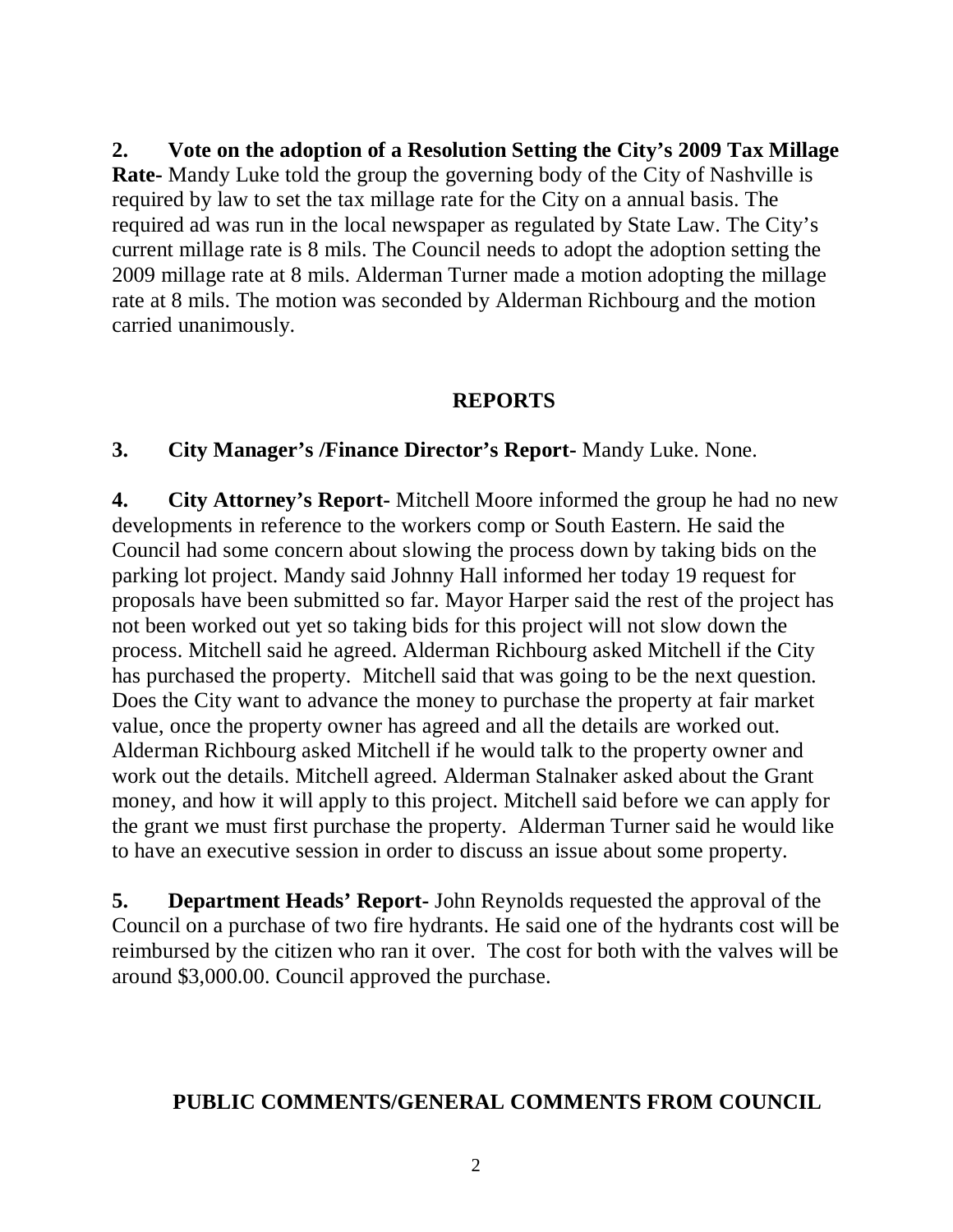Alderman Davis asked Tommy Davis about the Limb Truck. Tommy said the truck is under repairs.

Alderman Turner wanted to discuss the use of the Old Badcock Building. Mitchell Moore said the main question is if the building is in good enough condition to be used. Better Home Town has requested use of the building in order for the Drama club at the High School can perform a play. Mitchell said the request had been tentatively approved by Council in a previous meeting, without being aware of the condition of the building. Alderman Davis asked Mitchell if the building could be repaired before it was used. Mitchell pointed out the parts of the building which causes Mr. Henry Yawn, John Reynolds, Brandon Rice and him concern about the overall condition of the structure. Alderman Stalnaker said the Council was under the impression a grant was applied for in order to repair the building before use. Mitchell said Mandy's concern is for the liability of the City. He confirmed the building is insured but until repairs are made and the building is safe the public should not be allowed into the building. Henry Yawn's concern for the City, along with the safety issue, was the cost for the repairs. Alderman Turner said the town square has safer sites to hold this performance and he pointed out several possibilities. Alderman Richbourg remarked why we can't help find another location for the activity since there seems to have been a misunderstanding between the Council and Better Home Town about the building. Dawn Morrison, the Better Home Town director, said after Council approved the use of the building, the advertisement for the events started, for not only the High School play, but for the Auctions which will be held two Saturdays a month starting in November. The High School Ag department will be here this week to construct the stage for the play and to make repairs to insure the building is safe for the events. Mitchell said the Council needs to define some boundaries, before giving access to the building. He said the School Board should be responsible for any student's involvement with the construction of, and the actual event. The building should have clear parameters so that or what the public has access to is safe. The group continued discussing the issue and how to insure the safety of the public. They concluded that Mr. Henry Yawn, the City's Code Enforcer, would inspect the building and give a synopsis on what will make the building safe. Mr. Yawn said during his inspections so far the only things needed are, blocking off unsafe areas, repairs to the flooring, and a new pole for electricity needs to be installed to bypass the unsafe wiring. Mr. Yawn added the City can use prison labor for these repairs to cut the cost. The group agreed Mr. Yawn will have the final say on whether or not the building is safe for the public access. They asked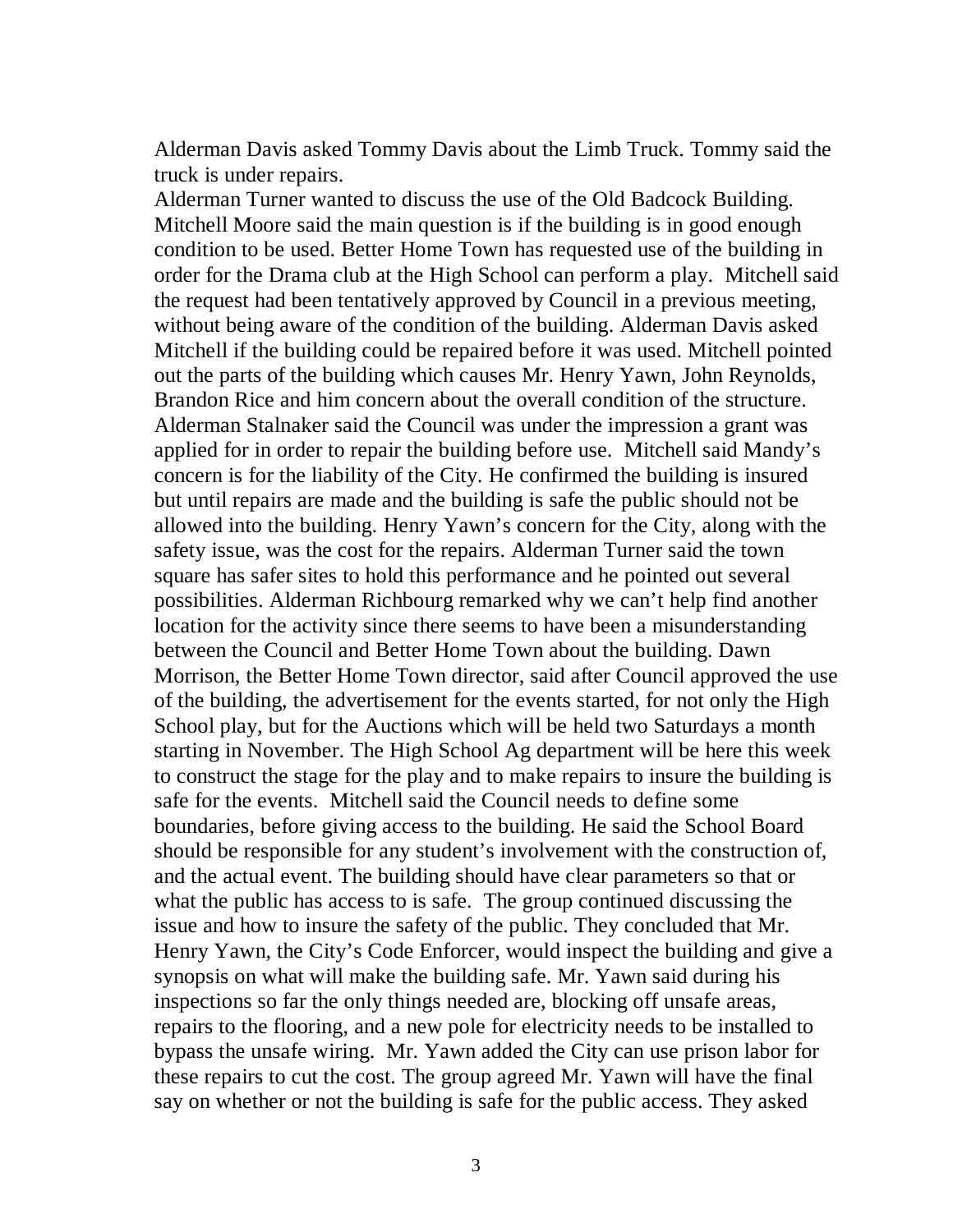Mr. Yawn to have the Council polled by phone if the cost for repairs and labor is more than \$750.00. Mr. Yawn also added he will talk to the head of the Ag department at the School and the students in order to convey the safety issues. Alderman Perryman made a motion allowing the final say on the building's safety, and the cost to make it safe, to Mr. Henry Yawn, the City's Code Enforcer. Alderman Richbourg seconded the motion and the motion carried four to one, with Alderman Turner casting an out vote.

Mayor Harper said he was contacted by David Deloach today and he wanted to invite the group to the Moody Support Group event at the Deloach Farm on October  $22<sup>nd</sup>$  at 7:00p.m.

# **EXECUTIVE SESSION**

Alderman Richbourg made the motion to go into Executive session at 6:55p.m. The motion was seconded by Alderman Turner and the motion carried unanimously.

Alderman Turner made the motion to come out of Executive session at 7:06p.m. The motion was seconded by Alderman Richbourg and the motion carried unanimously.

## **REGULAR SESSION RECONVENED**

**Appraisal on Land-** Alderman Richbourg made a motion to give Mitchell Moore the approval on getting an appraisal on the land located in the area Nashville Grocery was located, after comparing prices of appraisers first. Alderman Perryman seconded the motion and the motion carried unanimously.

#### **ADJOURNMENT**

There being no further business to conduct, Alderman Perryman made a motion to adjourn the meeting at 7:08p.m. Alderman Stalnaker seconded the motion and the motion carried unanimously.